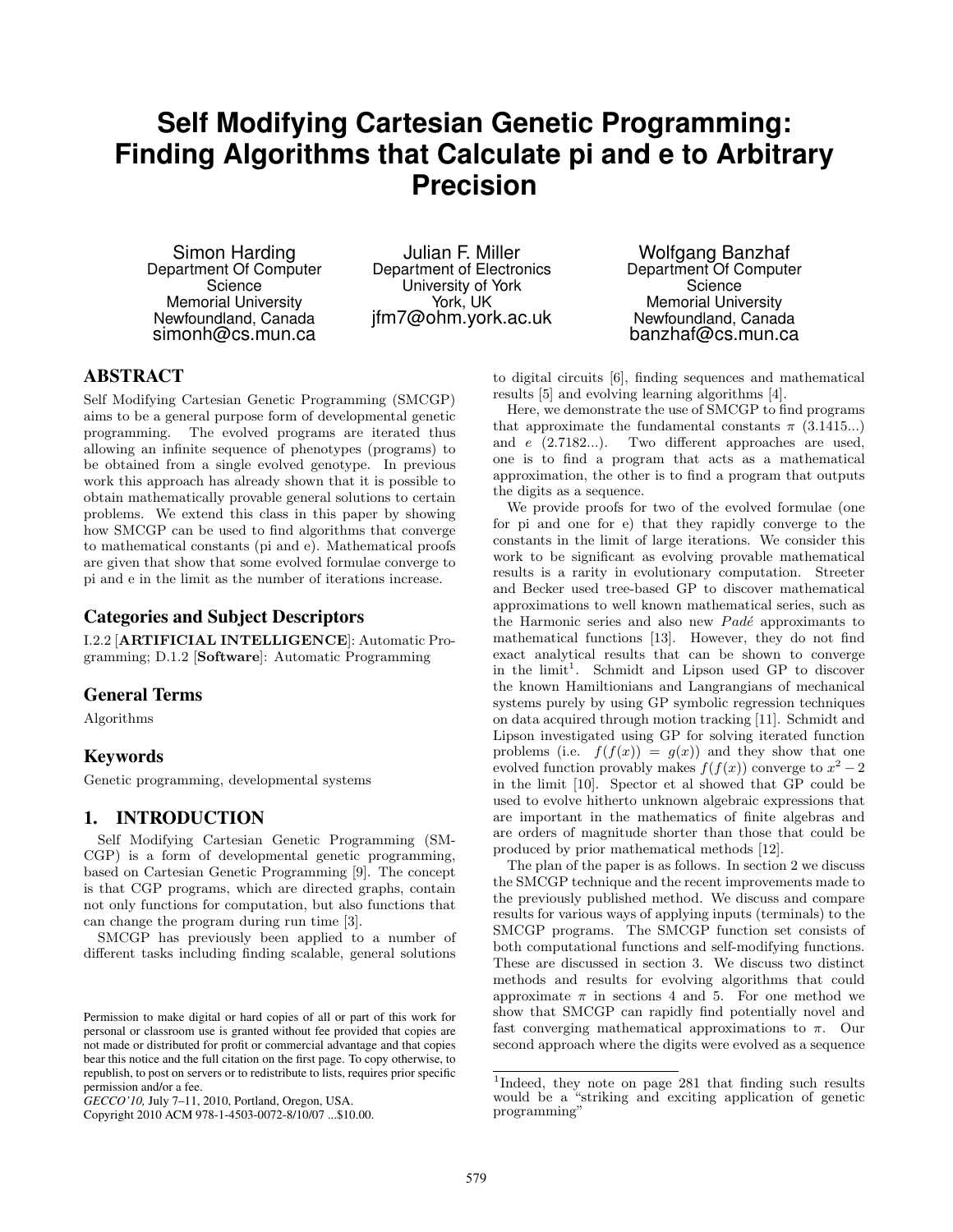is not as effective, but still a plausible methodology for approximating  $\pi$ . In section 6 we discuss experiments and results for the case of approximations to e, and find an algorithmic approximation that is similar to the well known Bernoulli equation. We close with conclusions and future work.

#### 2. SMCGP

As in CGP, in SMCGP each node in the directed graph represents a particular function and is encoded by a number of genes. The first gene encodes the function of the node. This is followed by a number of connection genes (as in CGP) that indicate the location in the graph where the node takes its inputs from. However SMCGP also has three real-valued genes which encode parameters that may be required for the function (primarily self modification (SM) functions use these and in many cases they are truncated to integers when necessary, see later). Section 3 details the available functions and any associated parameters. In this paper all nodes take two inputs, hence each node is specified by seven genes.

As in CGP, nodes take their inputs in a feed-forward manner from either the output of a previous node or from a program input (terminal). We use *relative addressing* in which connection genes specify how many nodes back in the graph they are connected to. Inputs are acquired to programs through the use of special node functions, that we call INP. Outputs are generated using OUTPUT functions.

The evaluation of a genotype is as follows: The initial phenotype is a copy of the genotype. This graph is then executed, and if there are any modifications to be made, they alter the phenotype graph.

The genotype is invariant during the entire evaluation of the individual. When executed, the phenotype is initially a copy of the genotype, and all modifications are made to the phenotype. In subsequent iterations, the phenotype will usually gradually diverge from the genotype. The encoded graph is executed in the same manner as standard CGP, but with changes to allow for self-modification. The graph is executed by recursion, starting from the output nodes down through the functions, to the input nodes. In this way, nodes that are unconnected are not processed and do not affect the behavior of the graph at that stage. For function nodes (e.g.  $+,-$ ,  $\langle$ ,\*) the output value is the result of the mathematical operation on input values.

Each active (i.e. expressed) graph manipulation function (starting on the leftmost node of the graph) is added to a "To Do" list of pending modifications. After each iteration, the "To Do" list is parsed, and all manipulations are performed (provided they do not exceed the number of operations specified in the user defined "To Do" list length). The parsing is done in order of the instructions being appended to the list, i.e. first in is first to be executed. The length of the list can be limited as manipulations are relatively computationally expensive to perform. Here we limit the length to just 2 instructions, which simplifies human analysis. All graph manipulation functions use extra genes as parameters. This is described in section 3. Complete details of SMCGP can be found in [4].

We use an  $(1+4)$  evolutionary strategy for the experiments in this paper as in CGP. We have used a relatively high (for CGP) mutation rate of 0.1. In these experiments, for simplicity, we chose to make all the rates the same. Mutations for the function type and relative addresses themselves are unbiased; a gene can be mutated to any other valid value.

For the real-valued genes, the mutation operator can choose to randomize the value (with probability 0.1) or add noise (normally distributed,  $\sigma$ 20). The evolutionary parameters we have used have not been optimized in any way, so we expect to find much better values through empirical investigations.

Evolution is limited to 10,000,000 evaluations. Trials that fail to find a solution in this time are considered to have failed.

# 3. FUNCTION SET

The function set is defined in two parts. The computational operations as defined in Table 1. The other part is the set of modification operators. These are common to all data types used in SMCGP.

The self-modifying genotype (and phenotype) nodes contain three double precision numbers, called "parameters". In the following discussion we denote these  $P_0, P_1, P_2$ . We denote the integer position of the node in the phenotype graph that contained the self modifying function (i.e. the leftmost node is position 0), by *x*. In the definitions of the SM functions we often need to refer to the values taken by node connection genes (which are all relative addresses). We denote the *j*th connection gene on node at position *i*, by  $c_{ij}$ .

The modification functions (with the short-hand name) are defined in Table 1.

#### 4. EVOLVING APPROXIMATIONS TO *π*

There exist several iterative approaches to approximating *π*.

For example, the Gregory-Leibniz series:

$$
\pi = \frac{4}{1} - \frac{4}{3} - \frac{4}{5} - \frac{4}{7} - \frac{4}{9} \ldots
$$

This series is simple, but requires a large number of iterations to reach good accuracy. Another method uses recursion to find an approximation:

$$
\pi = n(\tan(\pi/n) - \frac{\tan^3(\pi/n)}{3} - \frac{\tan^5(\pi/n)}{5} - \frac{\tan^7(\pi/n)}{7} \dots)
$$
 for  $n = 1, 2, ...$ 

Curiously, there has been little work on evolving approximators  $\pi$ , despite it being a well defined problem with many human designed solutions to compare against.

In [7], Krohn used an artificial developmental system based on fractal proteins [1] to produce approximations to *π* using two different approaches. The first approach was to generate the digits as a binary sequence. The second, and more successful, approach was to use the output of the developmental system to provide values for the equation:

$$
\sum_{i=1}^{I} \frac{\sum_{n=2}^{N} B_{n,i}}{\prod_{t=1}^{i} B_{1,i}}
$$

where *I* is the number of developmental iterations, *N* is the number of behavioural genes (an output of the evolved program) and  $B_{n,i}$  is the output of the  $n^{th}$  behavioural gene at iteration *i*.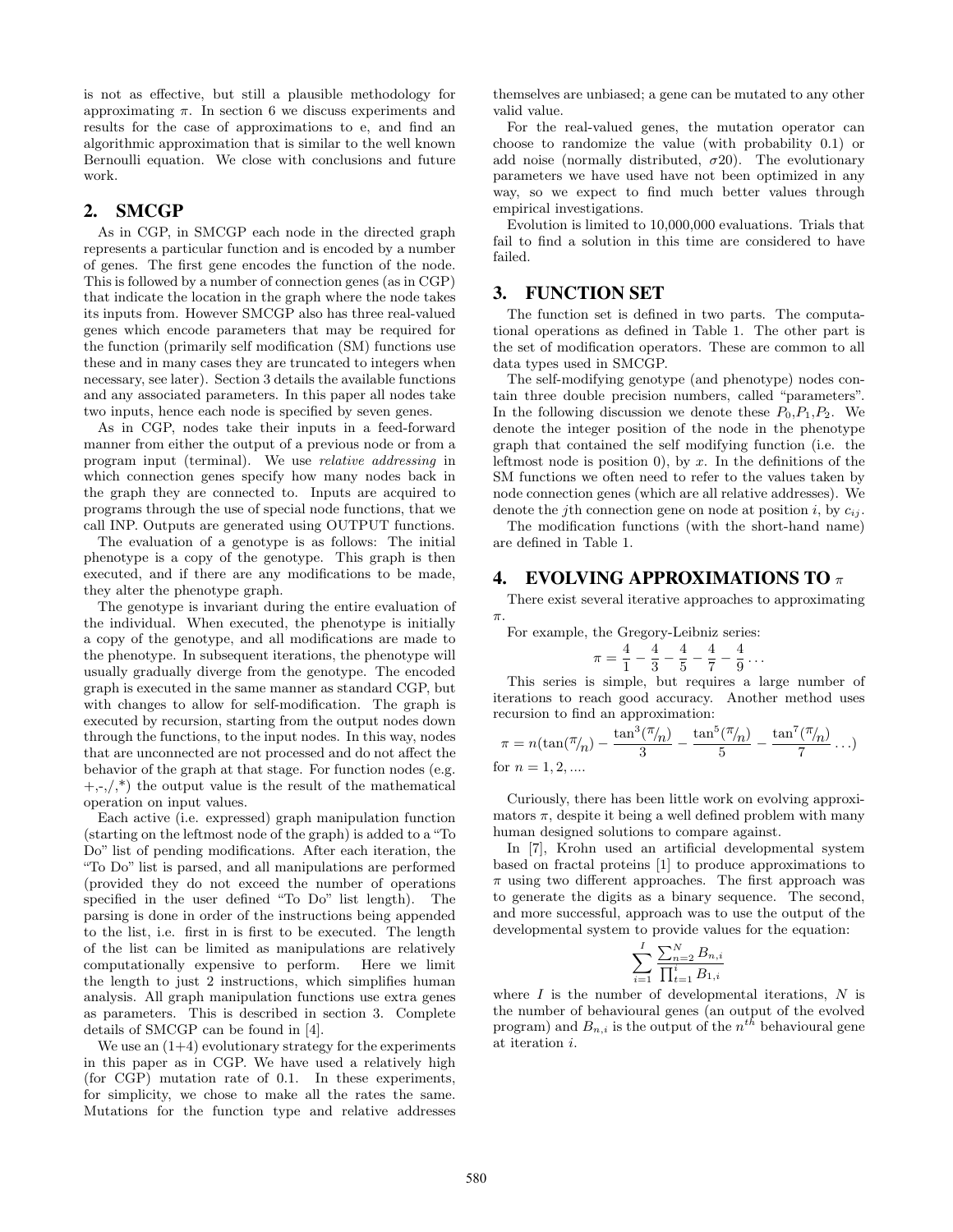| <b>Basic</b>                                            |                                                                                              |  |  |
|---------------------------------------------------------|----------------------------------------------------------------------------------------------|--|--|
| Delete (DEL)                                            | Delete the nodes between $(P_0 + x)$ and $(P_0 + x + P_1)$ .                                 |  |  |
| Add (ADD)                                               | Add $P_1$ new random nodes after $(P_0 + x)$ .                                               |  |  |
| Move (MOV)                                              | Move the nodes between $(P_0 + x)$ and $(P_0 + x + P_1)$ and insert after $(P_0 +$           |  |  |
|                                                         | $x + P_2$ ).                                                                                 |  |  |
|                                                         | Duplication                                                                                  |  |  |
| Overwrite (OVR)                                         | Copy the nodes between $(P_0+x)$ and $(P_0+x+P_1)$ to position $(P_0+x+P_2)$ ,               |  |  |
|                                                         | replacing existing nodes in the target position.                                             |  |  |
| Duplication (DUP)                                       | Copy the nodes between $(P_0 + x)$ and $(P_0 + x + P_1)$ and insert after $(P_0 +$           |  |  |
|                                                         | $x + P_2$ ).                                                                                 |  |  |
| Duplicate<br>Preserving<br>Connections                  | Copy the nodes between $(P_0 + x)$ and $(P_0 + x + P_1)$ and insert after $(P_0 +$           |  |  |
| (DU3)                                                   | $x + P_2$ ). When copying, this function modifies the $c_{ij}$ of the copied nodes           |  |  |
|                                                         | so that they continue to point to the original nodes.                                        |  |  |
| Duplicate and scale addresses (DU4)                     | Starting from position $(P_0 + x)$ copy $(P_1)$ nodes and insert after the node at           |  |  |
|                                                         | position $(P_0 + x + P_1)$ . During the copy, $c_{ij}$ of copied nodes are multiplied        |  |  |
|                                                         | by $P_2$ .                                                                                   |  |  |
| Copy To Stop (COPYTOSTOP)                               | Copy from $x$ to the next "COPYTOSTOP" or 'STOP" function node, or                           |  |  |
|                                                         | the end of the graph. Nodes are inserted at the position the operator stops                  |  |  |
|                                                         | at.                                                                                          |  |  |
|                                                         | Connection modification                                                                      |  |  |
| Shift Connections (SHIFTCONNEC-                         | Starting at node index $(P_0 + x)$ , add $P_2$ to the values of the $c_{ij}$ of next $P_1$ . |  |  |
| TION)                                                   |                                                                                              |  |  |
| Shift Connections 2 (MULTCON-                           | Starting at node index $(P_0 + x)$ , multiply the $c_{ij}$ of the next $P_1$ nodes by        |  |  |
| NECTION)                                                | $P_2.$                                                                                       |  |  |
| Change Connection (CHC)                                 | Change the $(P_1 \text{ mod} 3)$ th connection of node $P_0$ to $P_2$ .                      |  |  |
|                                                         | Function modification                                                                        |  |  |
| Change Function (CHF)                                   | Change the function of node $P_0$ to the function associated with $P_1$ .                    |  |  |
| Change Parameter (CHP)                                  | Change the $(P_1 \text{mod} 3)$ th parameter of node $P_0$ to $P_2$ .                        |  |  |
|                                                         | Numeric functions                                                                            |  |  |
| No operation (NOP)                                      | Passes through the first input.                                                              |  |  |
| Add, Subtract,<br>Multiply, Divide                      | Performs the relevant mathematical operation on the two inputs.                              |  |  |
| (DADD, DSUB, DMULT, DDIV)                               |                                                                                              |  |  |
| Const (CONST)                                           | Returns a numeric constant as defined in parameter $P_0$ .                                   |  |  |
| $\sqrt{x}, \frac{1}{\sqrt{x}}$ Cos, Sin, TanH, Absolute | Performs the relevant operation on the first input (ignoring the second                      |  |  |
| (SQRT, DRCP, COS, SIN, TANH,                            | input).                                                                                      |  |  |
| DABS)                                                   |                                                                                              |  |  |
| Average (AVG)                                           | Returns the average of the two inputs.                                                       |  |  |
| Node index (INDX)                                       | Returns the index of the current node. 0 being the first node.                               |  |  |
| Input count (INCOUNT)                                   | Returns the number of program inputs.                                                        |  |  |
| Min, Max (MIN, MAX)                                     | Returns the minimum/maximum of the two inputs.                                               |  |  |

**Table 1: The function set.**

# 4.1 Fitness Function

Our fitness function was configured to produce a program where subsequent iterations of the program produced more accurate approximation to  $\pi$ . Programs were allowed to iterate for a maximum of 10 iterations. If the output after an iteration did not better approximate *π*, evaluation was stopped and a large fitness penalty applied. Note that it is possible that after the 10 iterations the output value diverges from  $\pi$ , and the quality of the result would therefore worsen.

The fitness score of an individual is defined as the absolute error of the last output. In addition, the string representation of the output was checked to ensure that all digits matched correctly. Using doubles in .Net limits the precision to 14 decimal places (i.e. 3.14159265358979).

Four variants of the fitness function were tested, each with different configurations of inputs given to the programs, these are:

- A One input : the current iteration. Functions can be built using the current iteration counter as a parameter.
- B One input : numeric constant (1). The program has no real input, and therefore has to build a structure that performs the iterative process.
- C Two inputs : the current iteration and last outputted value. This form can, in some sense, be viewed as recurrent, as programs can depend on the previous output.
- D Two inputs : numeric constant (1) and last outputted value. This form can also be viewed as recurrent, as programs can depend on the previous output.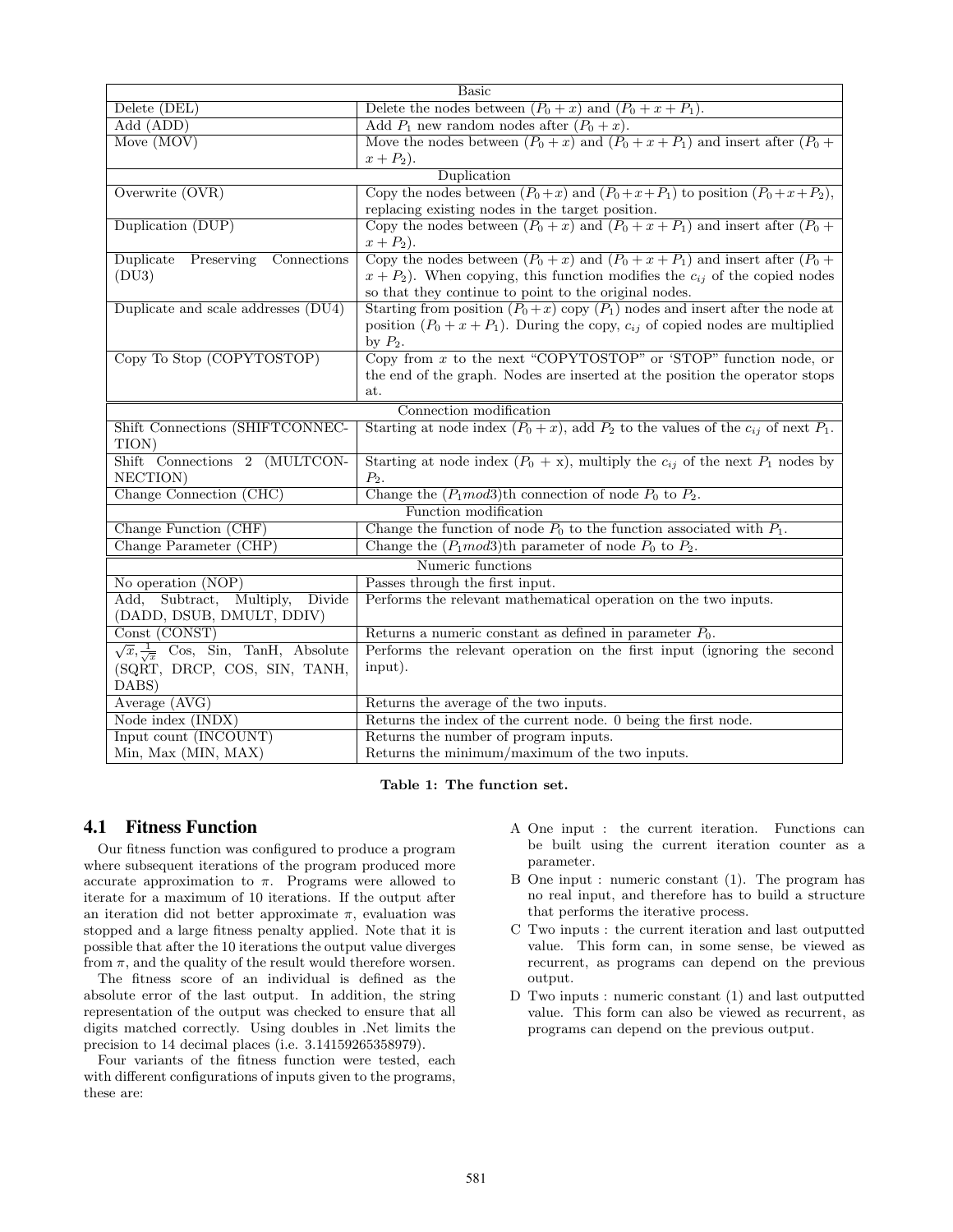

**Figure 1: Visualization of SMCGP program that produces an approximation to** *π***. Each row is a different time step.**

## 4.2 Results

The statistical results for these experiments are shown in Table 2. Each experiment was conducted approximately 150 times. The standard deviations are large and overlap, which means that the algorithms appear to perform similarly.

| Config. | % Success | Avg. Evals | Min., Avg. Iterations |
|---------|-----------|------------|-----------------------|
| А       | 96.7      | 8,952,441  | 3, 5.95               |
| B       | 99.4      | 2,905,673  | 3, 5.49               |
| С       | 96.2      | 4,953,518  | 3, 6.78               |
| D       | 98.7      | 2,146,348  | 3, 5.90               |

**Table 2: Finding** *π* **using various inputs to the evolved programs. Experiment types: (A)One input, the current iteration; (B)One input, numeric constant (1); (C) Two inputs,the current iteration and last outputted value. (D): Two inputs, numeric constant (1) and the last outputted value. Iterations refers to the number of times the program has to be iterated before it reaches** *π* **to 14 decimal places.**

#### 4.3 Example *π* Generator

Figure 1 shows the output of an evolved SMCGP program that accurately converges to  $\pi$ . Table 3 shows the output of the program at each time step. As the program is relatively short, it was possible to extract the evolved generating function:

$$
f(i) = \begin{cases} \cos(\sin(\cos(\sin(0)))) & i = 0\\ f(i-1) + \sin(f(i-1)) & i > 0 \end{cases}
$$
 (1)

Equation 1 is a nonlinear recurrence relation. However it can be shown that it converges rapidly to  $\pi$ . When  $i = 10$ , the output matches the first 2048 digits of  $\pi$ .

To prove mathematically that when Eqn 1 is iterated it converges exactly to pi we note that the value of  $\pi$  is a fixed point of equation 1 since  $x = x + \sin x$  is obeyed when  $x = \pi$ . It is stable since  $f'(x) = 1 + \cos(x) = 0$  when  $x = \pi$ . How rapidly it converges to  $\pi$  can be seen from the following

| Iter. | Output Error | Output            | Correct |
|-------|--------------|-------------------|---------|
|       | 3.142        |                   |         |
|       | 2.475        | 0.666366745392881 |         |
| 2     | 0.898        | 2.24379742136643  |         |
| 3     | 0.116        | 3.02575192260092  |         |
| 4     | 2.589E-4     | 3.14133374812244  | 3       |
| 5     | 2.892F-12    | 3.1415926535869   | 11      |
| 6     | 0            | 3.14159265358979  | 14      |
|       | $\mathbf{0}$ | 3.14159265358979  | 14      |
| 8     |              | 3.14159265358979  | 14      |
| 9     |              | 3.14159265358979  | 14      |

**Table 3: Output from program shown in figure 1. Output is error (to 3 decimal places) is the difference between** *π* **(.Net's Math.PI) and the output from the program. Correct digits is the count of the correctly matching digits after the decimal point. Errors will appear to be 0 when the actual error is very small.**

argument. Suppose at some iteration  $m, f(m)$  is close to  $\pi$ . Then we can write  $f(m) = \pi - \delta$ , where  $\delta$  is a small quantity. Then from Eqn. 1  $f(m+1) = \pi - \delta + \sin(\pi - \delta) \approx \pi - \frac{\delta^3}{3!}$ . So it approaches pi cubically.

# 5. EVOLVING THE DIGITS OF *π* AS A SE-**OUENCE**

Evolving patterns has been a focus of much work in developmental systems (i.e. French flags). Here we take the view that pi could be also be viewed as a one dimensional complex pattern (of repeating digits). Thus we formulate the task here to be that of finding a program that on each iteration will output the next digit of  $\pi$ . The way this is done is as follows. The first time the program is executed it outputs 3. Then the self modification is applied, the program executed again, and it should output 1. Then 4,1,5, and so on.

The program inputs were set to the iteration, *i* and the previous output value. The function set used is the same as that described above but used with an integer data type.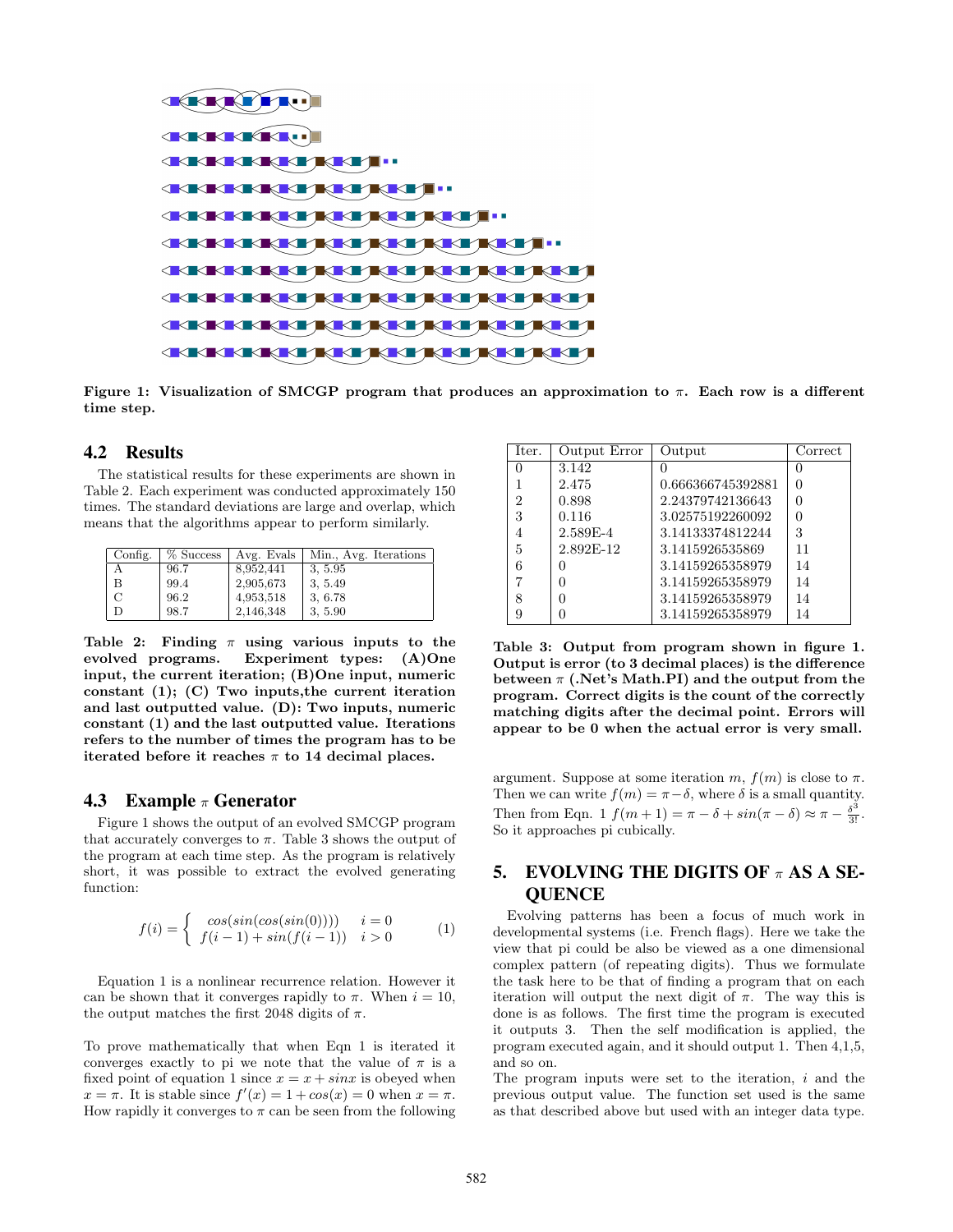| Iteration      | Description                                                                                           |
|----------------|-------------------------------------------------------------------------------------------------------|
| $\Omega$       | $CTS$ (Copy To Stop) returns the constant 3.29, but as the program is interpreted as integers, the    |
|                | value is truncated to 3.                                                                              |
| 1              | INP returns the first input, which is the current iteration (1). The CTS node returns the DSQRT       |
|                | (square root) of 1.                                                                                   |
| $\overline{2}$ | CTS returns the truncated value of the constant <i>i.e.</i> 4.                                        |
| 3              | The CTS node returns the square root of the square root of the current iteration (3). As a truncated  |
|                | integer, this is 1.                                                                                   |
| 4              | Again, the CTS node returns a value (5) from a constant.                                              |
| $\mathbf{5}$   | Here the output comes from adding two constants 4 and 5, to return 9.                                 |
| 6              | Here the CTS node connects to a MOV (Move) function which is returning the square root of 6 (as       |
|                | integer) i.e 2.                                                                                       |
|                | The output $(6)$ is the sum (DADD) of 4 and 2 (which is the integer square root of 7).                |
| 8              | Here, the output comes from the average $(AVG)$ of 4 and 6 (via the same calculations as iteration    |
|                | $(7)$ , to get 5.                                                                                     |
| 9              | Here the input value is 9, so the square root function now outputs 3. The left most CTS function      |
|                | returns 3 (via the MOV node connected to the top input). This is because of the order of modification |
|                | nodes has reached a limit on the ToDo list, and the operation has failed - changing which of the      |
|                | inputs is selected as the output.                                                                     |

**Table 4: Description of operations occurring in figure 2.**

The fitness function stopped iterating the program when either an incorrect digit or a number  $< 0$  or  $> 9$  was output. Fitness is defined as the total number of correct digits output before making a mistake. Evolution was allowed to continue for 10,000,000 evaluations (or 100 digits of  $\pi$ ).

#### 5.1 *π* Results

The experiment was repeated 310 times (with 31 computers running 10 experiments each). The longest sequence found was 31 correct digits. The shortest was 5 correct digits, and the average number of correct digits was 14.

Figure 2 shows the development stages of the first 10 steps of this program, and a description of each step can be found in table 4. Each step outputs the next digit of  $\pi$ , starting with 3 in the first step. The program consistently uses the final node, a Copy To Stop (CTS) function, as its output. This is because no OUTPUT nodes were used, so the graph runner defaulted to using the last node in the graph as output.

#### 6. EVOLVING APPROXIMATIONS TO *E*

Aside from  $\pi$ , *e* is one of the most famous constants in mathematics. There is a well known approximation to *e* given by (often known as Bernoulli's formula) [8] :

$$
\lim_{y \to \infty} (1 + \frac{1}{y})^y
$$

This series approaches *e* rather slowly. However recent faster approximations have been found by Brothers and Knox [2]. For instance:

$$
\lim_{y \to \infty} (y+1)^{\frac{11y}{6}} (y-1)^{\frac{5y}{6}} \left(\frac{2y+1}{2y^{y+1}}\right)^{\frac{8}{3}}
$$

#### 6.1 Results

Using the same fitness function as with  $\pi$ , evolving solutions for *e* was found to be significantly harder, the success rate is shown in table 6. However, high quality approximations were found as detailed in the following section. It is suspected that the use of powers in the

| Iteration      | Output Error | Output           | Digits   |
|----------------|--------------|------------------|----------|
| 0              | 0.470        | 2.248310938642   | $\theta$ |
|                | $4.162E - 4$ | 2.71786562898987 | 2        |
| $\overline{2}$ | 2.723E-5     | 2.71825460295116 | 4        |
| 3              | $1.722E-6$   | 2.71828010695015 | 5        |
| 4              | 1.079E-7     | 2.71828172054962 | 6        |
| 5              | $6.749E-0$   | 2.71828182170977 | 8        |
| 6              | 4.219E-10    | 2.71828182803714 | 9        |
|                | 2.637E-11    | 2.71828182843268 | 10       |
| 8              | 1.648E-12    | 2.7182818284574  | 11       |
| 9              | 1.030E-13    | 2.71828182845894 | 11       |
| 10             | 6.2178E-15   | 2.71828182845904 | 13       |
| 11             | 4.441E-16    | 2.71828182845904 | 13       |
| 12             |              | 2.71828182845905 | 14       |

**Table 5: Output from program shown in figure 3. Output is error (to 3 d.p.) is the difference between ei (.Net's Math.E) and the output from the program. Digits is the count of the correctly matching digits after the decimal point.**

calculation produces nonlinearity in the fitness scoring, which makes evolution less able to find solutions.

| Config. | Correct digits | Successes | Runs |
|---------|----------------|-----------|------|
|         | 3.75           | 6         | 528  |
| B       | 3.79           | ച         | 532  |
| $\cap$  | 3.61           | 5         | 542  |
|         | 3.59           |           | 526  |

**Table 6: Finding** *e* **using various inputs to the evolved programs. The success rate was very low, with the best performing approach being A with 6 successful solutions found in 528 runs. A successful solution occurs when 14 digits are matched.**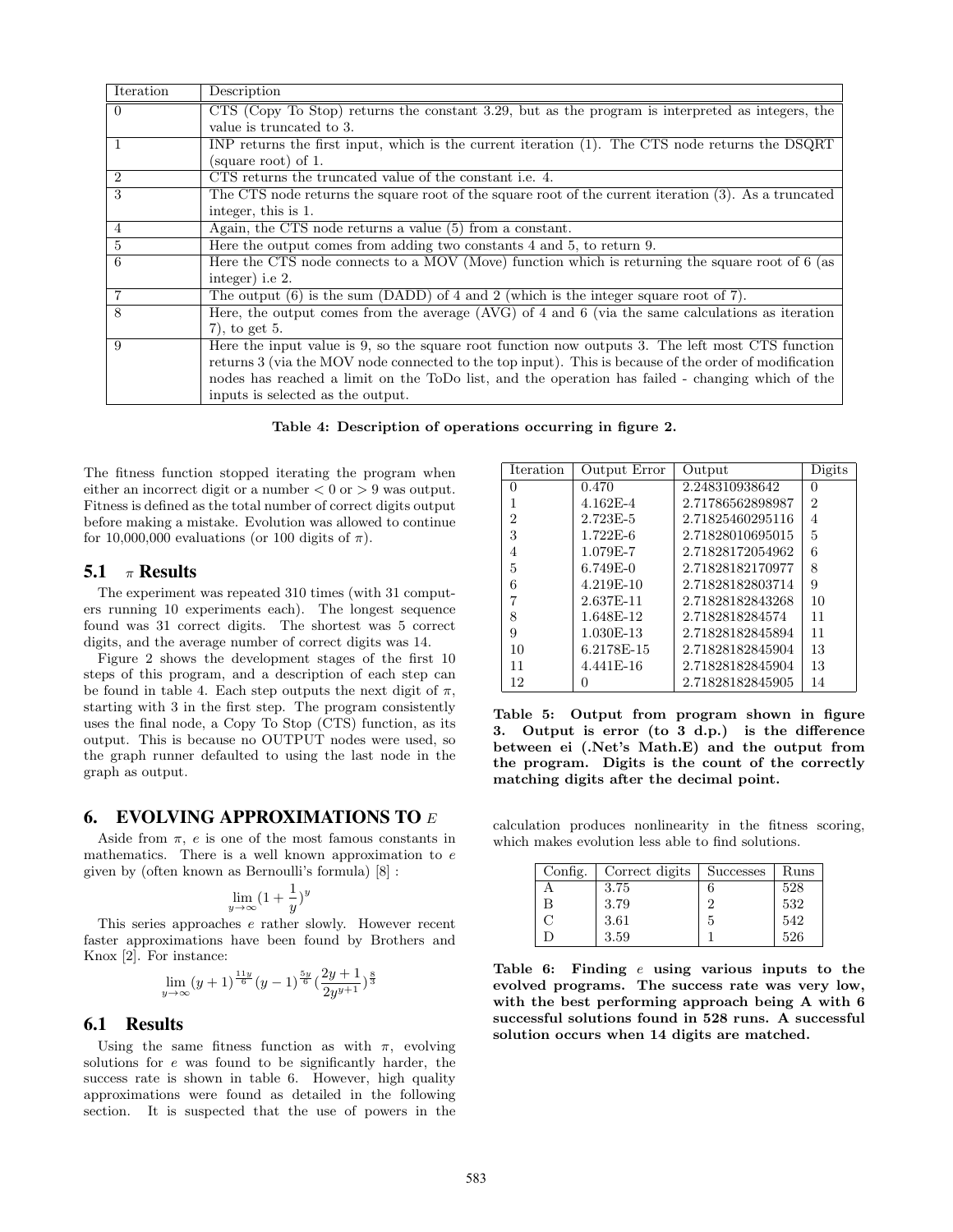

**Figure 2: The first 10 developmental steps of a program that produces a** *π* **digits sequence.**

#### 6.2 Example *e* Generator

Figure 3 shows the output of an evolved SMCGP program that accurately converges to e. Output from the evolved program is show in table 5. The program was first tested using an arbitrary precision maths utility to confirm the program is correct. At 2048 significant figures of precision, by iteration 100 the solution is correct to the first 121 digits, with an error of 4*.*386165*e −* 122.

At the top of the figure is seen a schematic of the evolved genotype. The node functions are written above the nodes. The initial genotype has 20 nodes. The next three graphs show the phenotypes at the first, second and third iterations. The ToDo list length was 2 so that only two SM functions are obeyed in each genotype/phenotype. The SM functions CHF and DU4 are used. The CHF function has the effect of changing the second COS function (at position 1) into DADD and the DU4 function results in nodes 1 to 3 being copied after node 3. Thus on each iteration the graph increases by three nodes: DADD, DADD and AVG respectively.

Consider the first iteration. The nodes from 4 to 22 form a block of nodes that merely shifts along at each iteration. We calculate what function these nodes calculate from an input *x* (supplied by the previous node). We have labeled the outputs of the nodes using *x* with the subscript being the same as node label. We obtain the following equations:

 $x_4 = 2x$  $x_5 = 2x_4 = 4x$  $x_6 = x_5 = 4x$  $x_7 = x_6x_6 = 16x^2$  $x_8 = x_5 + x_7 = 4x + 16x^2$  $x_9 = x_8 = 4x + 16x^2$ 

$$
x_{10} = \sqrt{x_8} = \sqrt{4x + 16x^2}
$$
  
\n
$$
x_{11} = x_9/x_7 = 1 + \frac{1}{4x}
$$
  
\n
$$
x_{12} = x_{11}^{x_{10}} = (1 + \frac{1}{4x})^{\sqrt{4x + 16x^2}}
$$
  
\n
$$
x_{17} = x_{12} = x_{12}
$$
  
\n
$$
x_{18} = x_{17} = x_{12}
$$
  
\n
$$
x_{19} = x_{18} = (1 + \frac{1}{4x})^{\sqrt{4x + 16x^2}}
$$

The value of x arises from the COS node at position 0 and the sequence of DADD, DADD, AVG nodes. The arguments of COS are zero so it outputs 1. The result of applying DADD, DADD, AVG is to produce the value 4. So at the first iteration  $x = x_3 = 4$ . Each iteration multiplies x by 4. Thus we can write  $x = 4^{it}$  where *it* is the iteration. Clearly as the iterations increase *x* becomes very large. Defining  $y = 4x = 4^{it+1}$  we can write the equation for the output  $x_{19}$ as

$$
x_{19} = (1 + \frac{1}{y})^y \sqrt{1 + \frac{1}{y}}
$$
 (2)

Eqn 2 tends to the form of a well-known Bernoulii formula (see above). Thus we have established mathematically that the evolved formula converges to e in the limit of large iterations.

## 7. CONCLUSIONS

SMCGP has been shown to successfully find good approximations to both  $\pi$  and  $e$ . The evolved approximation to  $e$  is a special case of previously known solution. We were unable to find a known solution similar to the found  $\pi$  approximation. We would speculate that this approach should be able to find novel approximations to both constants, however there is obvious difficulty in comparing a large number of generated solutions to a large body of known solutions.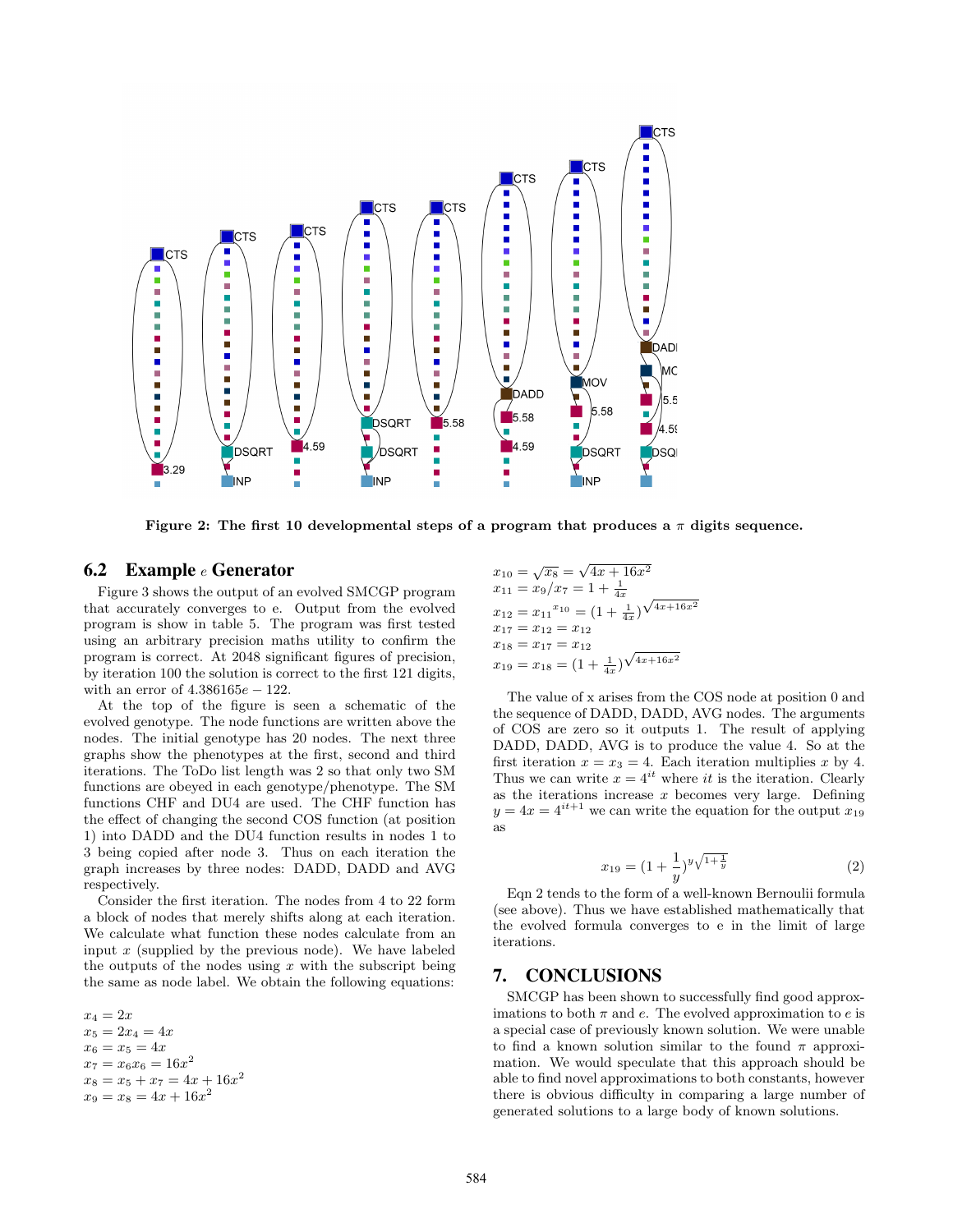

**Figure 3: SMCGP genotype and three iterations of approximation to e**

We also offer the problems of approximating to pi and e as benchmarks for developmental methods. Clearly they are difficult problems and also they are intrinsically interesting (the problem of finding e appears to be especially difficult).

Generating sequences of digits in a sequence such as *π* shows that SMCGP can generate programs that produce arbitrary sequences. We were mildly disappointed that we were unable to find a program that could generate the digits precisely, however the known solutions to this do not operate in base  $10^{-2}$ . Moving to different numeric representations may allow us to reproduce this type of result.

We also expect that SMCGP could be used to try to discover hitherto unknown but provable algorithms that sum mathematical series or converge to particular constants.

It was interesting to see that the self modifying aspects of SMCGP were used in both the solutions examined. In the approximation to *e*, the self modifying functions found a module that corresponded to a complicated power function. Conceivably such a function could have been evolved with a standard implementation of CGP, but we suspect that the self modification made it easier to discover iterative solutions. SMCGP can chose to ignore the SM functions, and revert in operation to CGP. If the SM was not useful then they should be ignored. We hope to investigate this in future work.

## 8. ACKNOWLEDGEMENTS

We would like to thank Jon Rowe for his valuable comments. WB acknowledges funding from Atlantic Canada's HPC network ACENET and by NSERC under the Discovery Grant Program RGPIN 283304-07.

## 9. REFERENCES

- [1] P. Bentley. Fractal proteins. *Genetic Programming and Evolvable Machines*, 5(1):71–101, Mar. 2004.
- [2] H. J. Brothers and J. A. Knox. New closed-form approximations to the logarithmic constant e. *Mathematical Intelligencer*, 20(4):25–29, 1998.
- [3] S. Harding, J. F. Miller, and W. Banzhaf. Self-modifying cartesian genetic programming. In H. Lipson, editor, *Genetic and Evolutionary Computation Conference, GECCO 2007, Proceedings, London, England, UK, July 7-11, 2007*, pages 1021–1028. ACM, 2007.
- [4] S. Harding, J. F. Miller, and W. Banzhaf. Evolution, development and learning with self modifying cartesian genetic programming. In *GECCO '09: Proceedings of the 11th Annual conference on Genetic and evolutionary computation*, pages 699–706, New York, NY, USA, 2009. ACM.
- [5] S. Harding, J. F. Miller, and W. Banzhaf. Self modifying cartesian genetic programming: Fibonacci, squares, regression and summing. In L. Vanneschi, S. Gustafson, et al., editors, *Genetic Programming,* 12th European Conference, EuroGP 2009, Tübingen, *Germany, April 15-17, 2009, Proceedings*, volume 5481 of *Lecture Notes in Computer Science*, pages 133–144. Springer, 2009.
- [6] S. Harding, J. F. Miller, and W. Banzhaf. Self modifying cartesian genetic programming: Parity. In A. Tyrrell, editor, *2009 IEEE Congress on Evolutionary Computation*, pages 285–292, Trondheim, Norway, 18-21 May 2009. IEEE Computational Intelligence Society, IEEE Press.

<sup>&</sup>lt;sup>2</sup>Such as the BBP Formula (described here: http://mathworld.wolfram.com/BBPFormula.html)that operates in base 16.